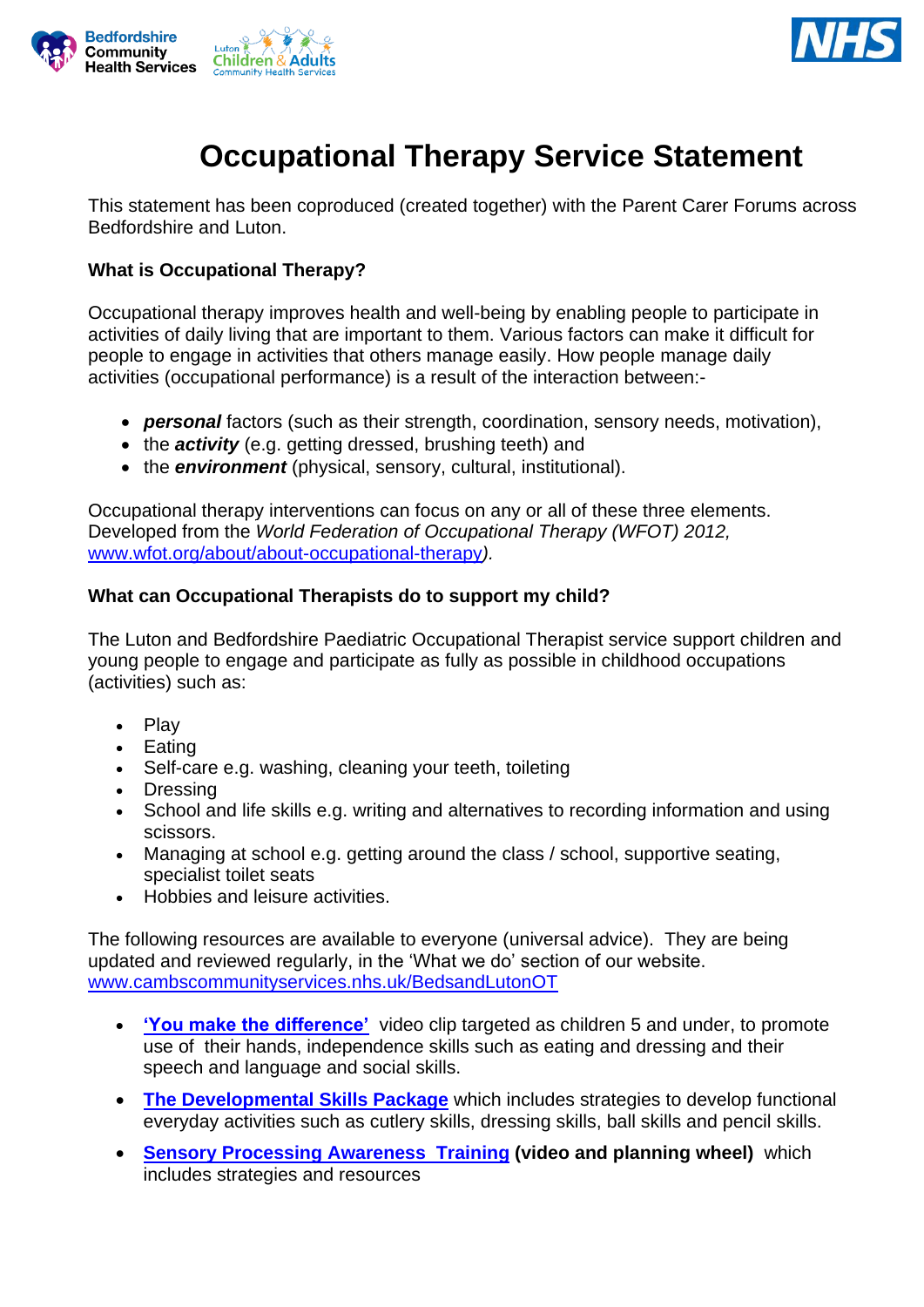## **We see children and young people:**

- Aged up to 18 years old or 19 for a child with SEND if in fulltime education
- With a Luton or Bedfordshire GP
- Present with functional difficulties that are not in line with their overall developmental abilities (this includes academic attainment levels).

**Regarding sensory differences** our service follows the guidance from the The Royal college of Occupational Therapy:

Sensory experiences and preferences are considered within an Occupational therapy assessment where these experiences impact on the daily lives and activities of children.

Our approach is based on supporting parents/carers and schools to be aware of sensory processing difficulties and how to adapt the things around the child, such as the environment, the child's activities and our expectations and responses. We cannot change the sensory experiences of children but would aim to increase participation and help you manage the impact of these at home and in the classroom.

Before referring children in to the OT service we would ask that you complete our [universal](https://www.cambscommunityservices.nhs.uk/Bedfordshire/services/occupational-therapy/sensory-processing-awareness-training)  [offer resources](https://www.cambscommunityservices.nhs.uk/Bedfordshire/services/occupational-therapy/sensory-processing-awareness-training) which can be accessed on our public website. If concerns remain after you have implemented universal strategies our referral form is attached.

We offer the following service to meet the needs of children with sensory differences

- Online Sensory Processing Awareness information
- Resource Pack with strategies and resources to support sensory differences in everyday activities and situations

#### **What is Sensory Processing?**

This is the ability to feel, understand, tell the difference between and respond appropriately, both physically and emotionally to sensory input from our bodies and the environment. This includes noise, vision, taste, smell, texture and touch.

We receive a great deal of information from our senses. We use this information in many ways to help us understand our body, understand the environment, and successfully interact in the world.

Some children are over responsive or under responsive to sensory inputs, and this can impact on their daily activities. A child can be over responsive in one sensory area and under responsive in another. There are many contributing factors.

#### **Sensory processing difficulties**

Some children have sensory processing difficulties. Children with an Autistic Spectrum Disorder can have sensory processing difficulties associated with their diagnosis.

Children with sensory processing difficulties can be very sensitive to certain sensations such as noise, smell, texture or touch. They might try to avoid these sensations through certain behaviours. Other children are not very sensitive to certain sensations such as food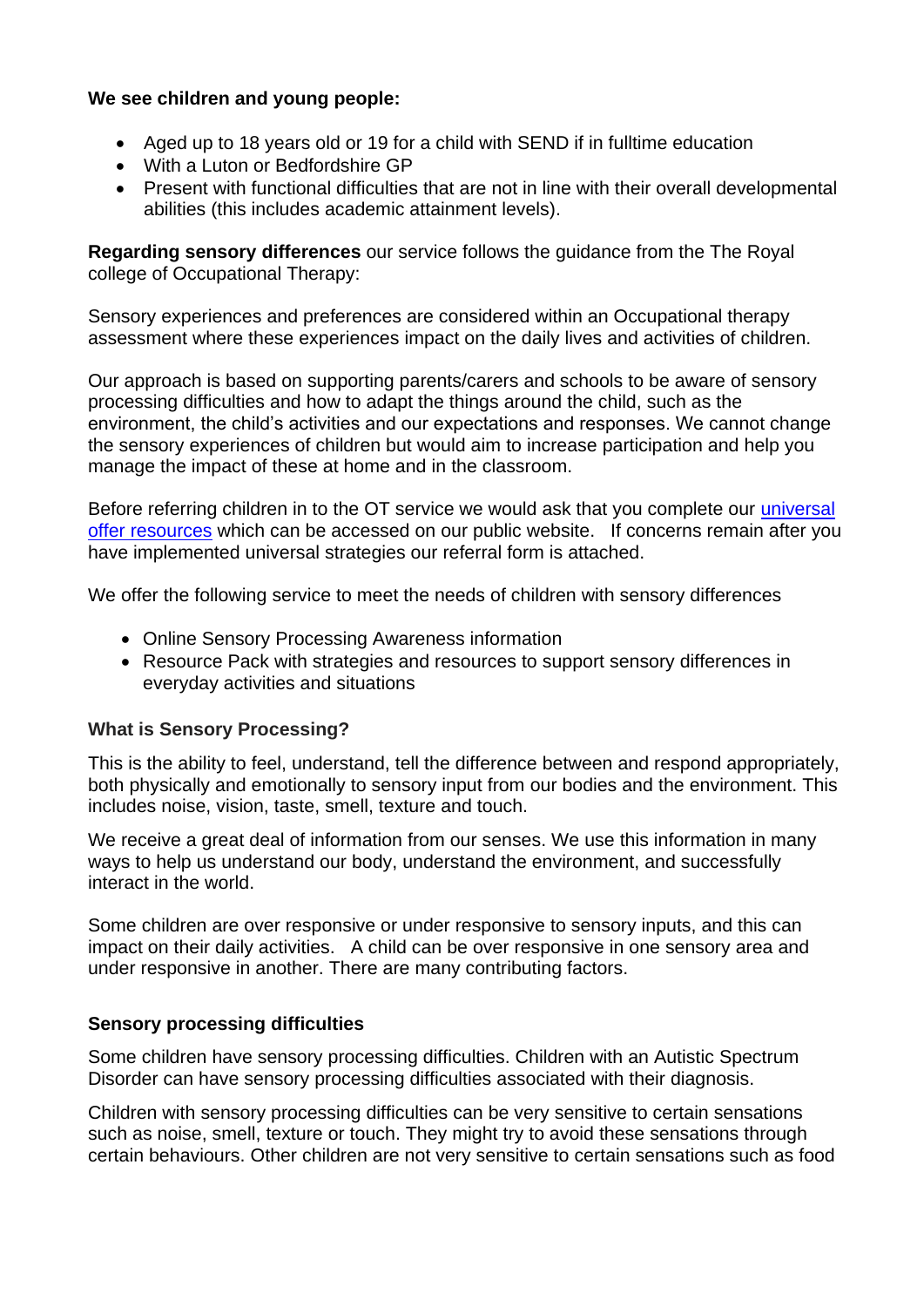around their mouth, movement or body position. They might actively seek sensations through behaviours such as chewing non-food items, fidgeting or being generally on the go.

This can really vary form one day to another, and can look very different for different children. When children have difficulty processing sensory information it can make every day activities challenging.

### **Sensory integration therapy**

Bedfordshire, Luton and Milton Keynes (BLMK) Integrated Care System recently completed an evidence review for sensory processing to understand effectiveness and impact of interventions to support children with sensory processing needs. The recommendations concluded that we will not currently offer sensory integration therapy in BLMK as it is not an approach that is recommended by the Royal College of Occupational Therapy, or by **[The](https://www.nice.org.uk/)  [National Institute for Health and Care Excellence](https://www.nice.org.uk/)** (health and social care evidence-based guidance).

Our evidence based approach in BLMK is centred on changing the things around the child, such as the environment, the child's activities and their personal factors, such as parent/carer knowledge and understanding (through parent/carer and education information and training programmes).

## **Where can I go for more information?**

Bedfordshire Community Paediatric Occupational Therapy Service have created a 25 minute online presentation titled Sensory Processing Awareness to give more details on Sensory Processing Difficulties and what strategies could be used to help children with managing these difficulties. You can view the training and resources by clicking on the link below.

[www.cambscommunityservices.nhs.uk/Bedfordshire/services/occupational-therapy](http://www.cambscommunityservices.nhs.uk/Bedfordshire/services/occupational-therapy)

Parents have found the following **['top tips'](https://www.sheffieldchildrens.nhs.uk/download/389/child-development/8323/sensory-top-tips.pdf)** information useful. This has been produced by Sheffield Children's Hospital NHS Trust. Please also see Bedford Borough Local Offer information on ['What is Sensory Processing?](https://localoffer.bedford.gov.uk/kb5/bedford/directory/advice.page?id=PKgA0yeURDU)

If you think your child has sensory processing difficulties you can talk to any health or education professionals working with your child. They will help you unpick your child's behaviours, and whether or not they are sensory, or have another cause. For example it can be that children with high levels of anxiety display higher levels of sensory sensitivity, or children who are struggling to communicate can use sensory behaviours to gain attention.

#### **References for whole document**

Based on information from:

- Royal College of Occupational Therapists (2021) RCOT Informed View. Topic: Sensory Integration and sensory-based interventions.
- Kielhofner G (2008) *A model of human occupation: theory and application.* Baltimore, MD: Lippincott Williams & Wilkins.